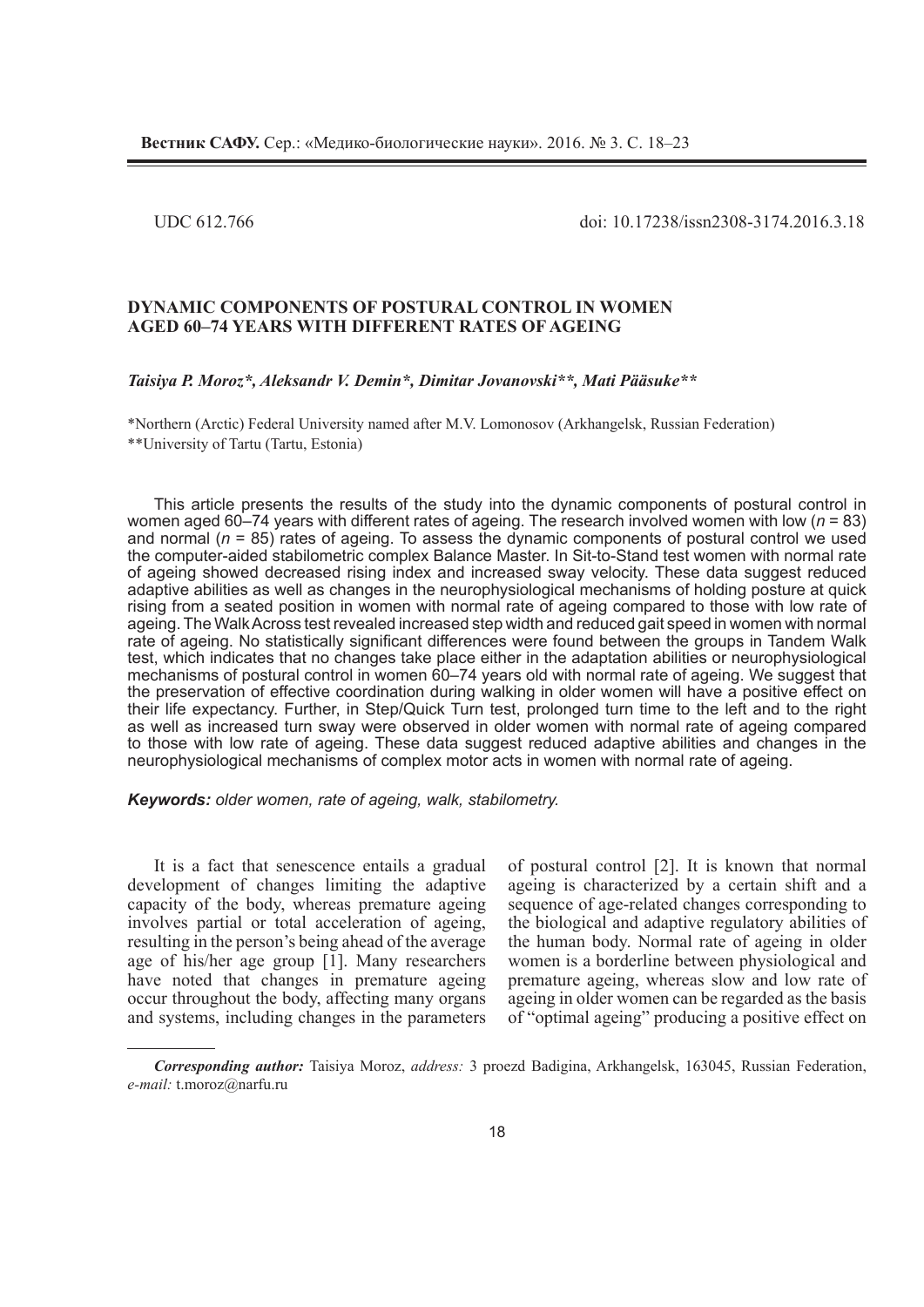the processes of successful and active ageing [3]. The aim of this study was to evaluate the dynamic components of postural control in women aged 60–74 years with different rates of ageing.

**Materials and methods.** A group of 168 healthy community-dwelling women aged 60–74 years volunteered to participate in this study. The sample was divided into 2 groups by rate of ageing (RA): normal rate of ageing  $(NRA)$  ( $n = 85$ ) and low rate of ageing  $(LRA)$  ( $n = 83$ ). To calculate RA we used a formula for determining the biological age (BA) and appropriate biological age (ABA) according to the 3rd version of V.P. Voitenko's method [4]. The following formula was applied:  $RA = BA - ABA$ [2]. According to Voitenko's classification, low rate of ageing is –10 years or less, while normal rate of ageing ranges from +4.9 to –4.9 years [2]. The study criteria excluded women registered in mental hospitals and those with strokes, cognitive impairments, chronic traumas or neurodegenerative diseases in past medical history. Moreover, all the women at the time of the survey were mobile and able to walk without assistance.

In addition, the subjectively experienced age (SEA) of the women was determined by asking how old they felt. This parameter depends on life intensity, eventfulness and satisfaction, as well as on experiences and the perceived degree of self-fulfilment of the ageing person and his/her socioeconomic status [5].

Motor performance was assessed using the computer-aided stabilometric complex Balance Manager. The following tests were conducted [6]:

Sit-to-Stand (STS). This test quantifies the patient's ability to rise from a seated to a standing position. Key components of this task include shifting the body centre of gravity (COG) forward from an initial position over the seat to a location centred over the base of support, followed by extension of the body to an erect stand while maintaining the centred COG position. The measured parameters are weight transfer time, rising index (force exerted to rise), sway velocity during the rising phase, and left/right symmetry of the rising force.

Walk Across (WA). This test quantifies characteristics of gait as the patient walks across the length of the force plate. The test characterizes steady state gait by having the patient begin well behind and continuing beyond the force plate. The measured parameters are step width, step length and speed.

Tandem Walk (TW). This test quantifies characteristics of gait as the patient walks heel to toe from one end of the force plate to the other. The measured parameters are step width, speed, and endpoint sway velocity.

Step/Quick Turn (SQT). This test quantifies turn performance characteristics as the patient takes two forward steps, quickly turns 180° and returns to the starting point. The measured parameters are the time to execute the turn and the sway velocity during the turn execution.

The statistical analysis was carried out using SPSS 22.0 software. Due to the fact that not all the samples showed normal distribution parameters, the parameters were evaluated in groups and presented as a median (Me) and percentile 25–75 (Q1–Q3). To compare the groups and analyse the data we applied non-parametric methods (the Mann–Whitney *U* test to compare two independent samples). Statistical significance was set at  $p <$  $< 0.05$ .

**Results.** The analysis of parameters of real age showed (*Table 1*) that all quartiles in women with

*Table 1*

| <b>Parameters</b> | Normal rate of ageing (NRA), $n = 85$ | Low rate of ageing (LRA), $n = 83$ |                   |
|-------------------|---------------------------------------|------------------------------------|-------------------|
| Real age, years   | $64(61-67)$                           | $65(63-70)$                        | 0.031             |
| SEA, years        | $62(59-65)$                           | $60(55-65)$                        | 0.055             |
| RA, years         | $-2(-30)$                             | $-13(-15-11)$                      | ${}_{\leq 0.001}$ |

**AGE CHARACTERISTICS IN OLDER WOMEN WITH NRA AND LRA (Mе (Q1–Q3))**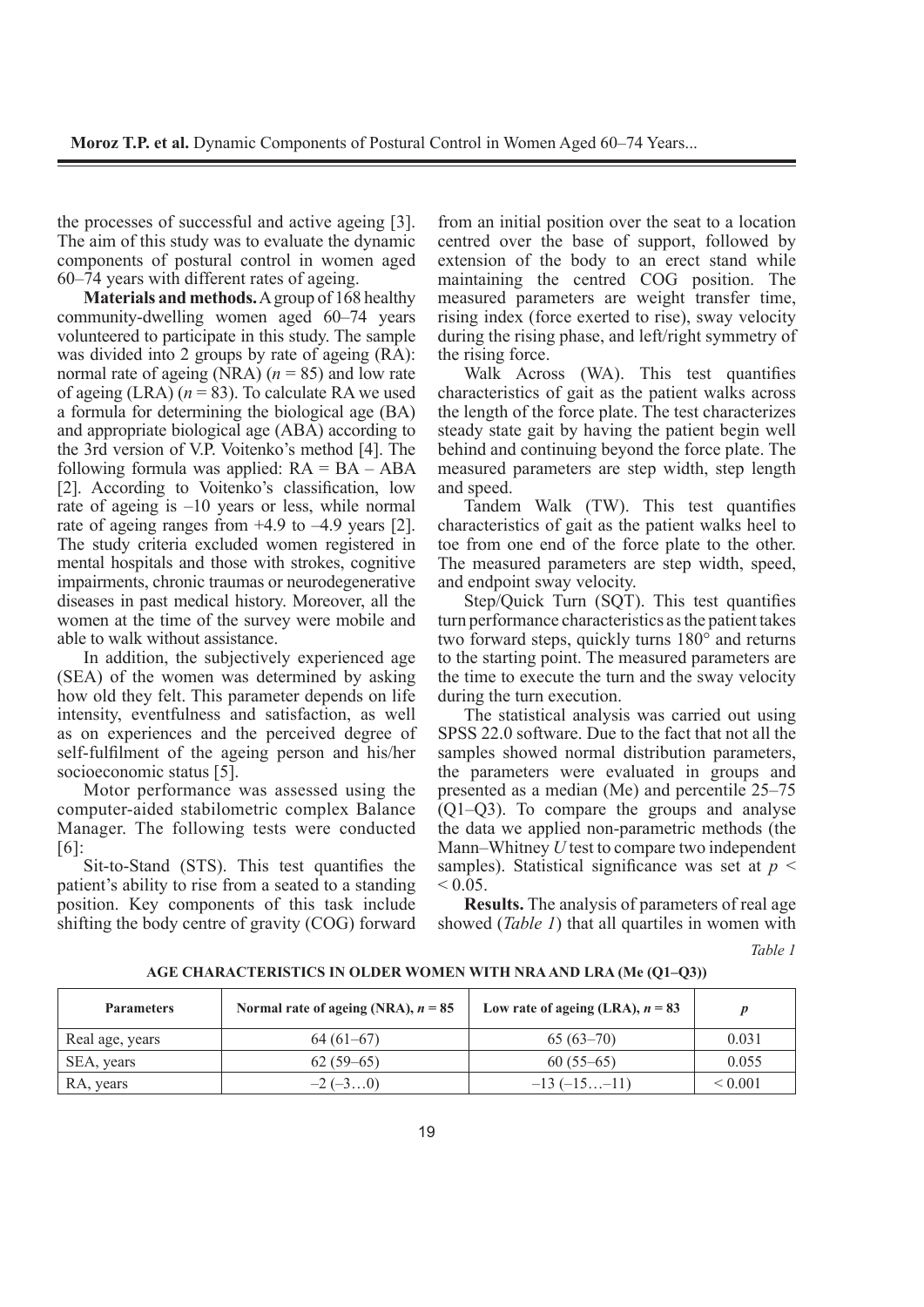NRA were lower than in women with LRA  $(p =$  $= 0.03$ ). These results suggest that the prevalence of NRA will have a negative impact on life expectancy in women older than 60 years. In SEA, a statistical trend was identified ( $p = 0.055$ ). It was found that women with LRA aged 60–74 years feel 5 years younger, whereas women with NRA feel, on the average, only 2 years younger.

In Sit-to-Stand test (*Table 2*), the rising index in women with NRA was lower  $(p = 0.003)$  and data suggest no changes in adaptation abilities or neurophysiological mechanisms of postural control in women aged 60–74 years with NRA. We can assume that the preservation of effective complex coordination during walking in older women will have a positive effect on their life expectancy. Conversely, we consider the deterioration of these test parameters to be an indicator of premature ageing that can have a negative impact on women's mobility in old age.

*Table 2*

**SIT-TO-STAND AND WALK ACROSS TEST PARAMETERS IN OLDER WOMEN WITH NRA AND LRA (Me (Q1–Q3))**

| <b>Parameters</b>          | Normal rate of ageing (NRA), $n = 85$ | Low rate of ageing (LRA), $n = 83$ | $\boldsymbol{p}$ |  |  |  |
|----------------------------|---------------------------------------|------------------------------------|------------------|--|--|--|
| Sit-to-Stand               |                                       |                                    |                  |  |  |  |
| Weight transfer<br>time, s | $0.44(0.34 - 0.56)$                   | $0.47(0.35-0.62)$                  | 0.238            |  |  |  |
| Rising index, %            | $15(12-19)$                           | $18(14-23)$                        | ${}_{0.001}$     |  |  |  |
| Sway velocity, deg/s       | $3.9(3.2 - 4.5)$                      | $3.3(2.8-4.1)$                     | ${}< 0.05$       |  |  |  |
| <b>Walk Across</b>         |                                       |                                    |                  |  |  |  |
| Step width, cm             | $14.1(11.9-16.1)$                     | $12.4(9.7-14.4)$                   | ${}_{0.001}$     |  |  |  |
| Step length, cm            | 56.1(48.7–60.4)                       | $58.3(52.0-63.1)$                  | 0.060            |  |  |  |
| Speed, cm/s                | $82.4(75.1 - 88.8)$                   | $86.0(77.8-95.2)$                  | ${}_{0.05}$      |  |  |  |

sway velocity was higher  $(p = 0.011)$  compared to women with LRA. According to the results, women 60–74 years old with NRA demonstrate reduced adaptive abilities as well as changes in the neurophysiological mechanisms of holding posture at quick rising from a seated position.

In Walk Across test, all quartiles of step width were higher  $(p < 0.001)$  and all quartiles of speed  $(p = 0.029)$  were lower in women with NRA compared to women with LRA. In addition, the analysis of step length showed statistical trends  $(p \le 0.060)$ . Thus, according to the Walk Across test, an increase in step width and a decrease in speed were suggested in the group of women with NRA.

No statistically significant differences  $(p > 0.05)$  were found between the measured groups in the parameters of Tandem Walk test (*Table 3*). These

In Step/Quick Turn test, turn time to the left  $(p < 0.001)$  and to the right  $(p < 0.001)$  was longer and turn sway to the left ( $p < 0.001$ ) and to the right  $(p < 0.001)$  was greater in women with NRA compared to women with LRA. These results show a decrease in adaptive abilities and functions of the neurophysiological mechanisms of complex motor acts in older women with NRA. Thus, women aged 60–74 years with NRA are characterized by lower performance of simple and complex motor acts compared to women of the same age with LRA, which can be used as additional criteria for the evaluation of age-related changes.

**Discussions.** It is known that SEA in elderly and senile age can be considered as an evaluation criterion of their successful ageing [2]. In this regard, our results suggest that NRA in women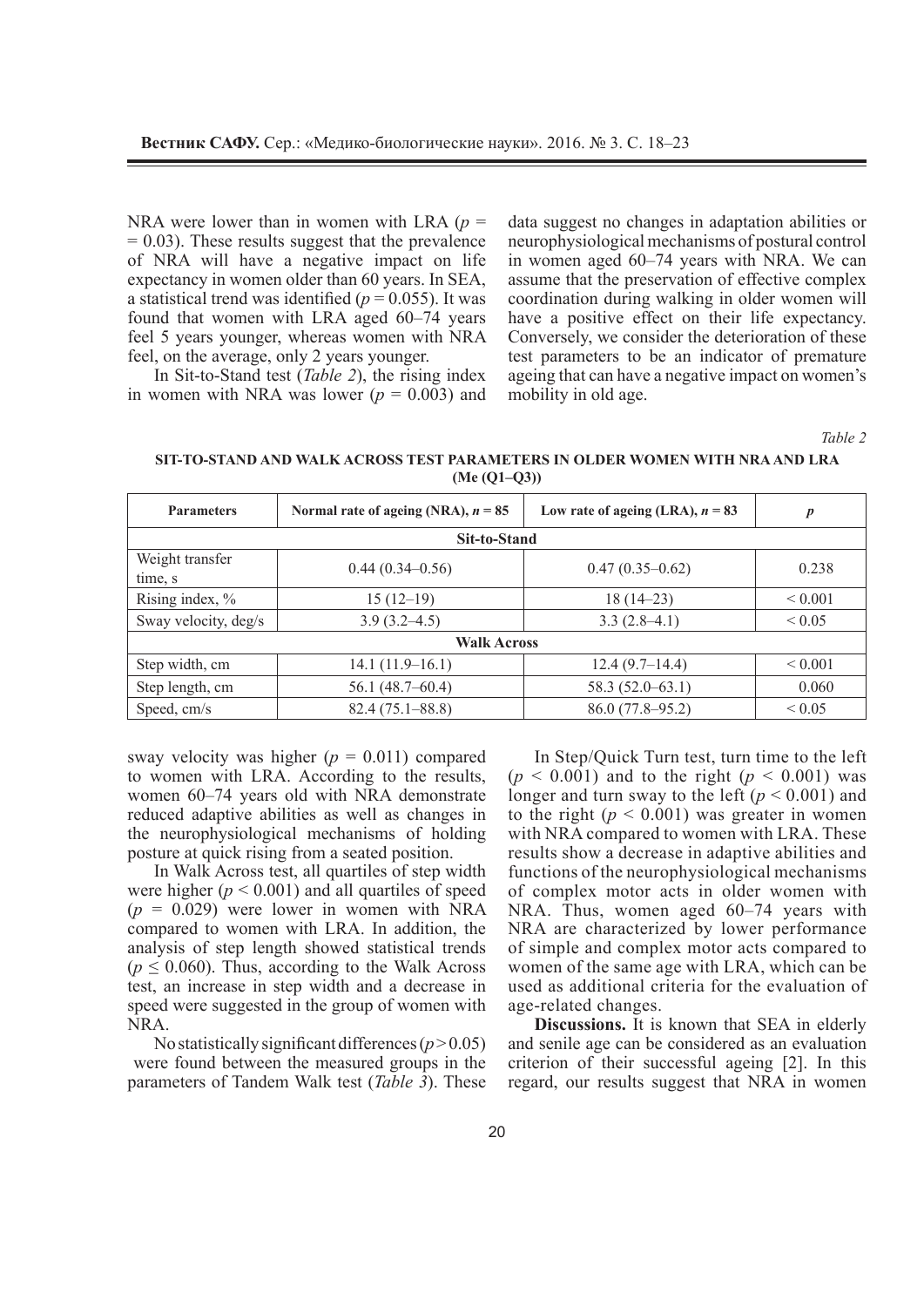#### *Table 3*

**TANDEM WALK AND STEP/QUICK TURN TESTS PARAMETERS IN OLDER WOMEN WITH NRA AND LRA (Me (Q1–Q3))**

| <b>Parameters</b>                | Normal rate of ageing (NRA), $n = 85$ | Low rate of ageing (LRA), $n = 83$ | $\boldsymbol{p}$ |  |  |
|----------------------------------|---------------------------------------|------------------------------------|------------------|--|--|
| <b>Tandem Walk</b>               |                                       |                                    |                  |  |  |
| Step width, cm                   | $7.5(6.3-9.7)$                        | $7.3(6.1-8.7)$                     | 0.118            |  |  |
| Speed, cm/s                      | $28.3(22.9 - 34.0)$                   | $30.0(25.2 - 35.9)$                | 0.101            |  |  |
| Endpoint sway<br>velocity, deg/s | $5.6(4.4-6.2)$                        | $4.9(3.9-6.5)$                     | 0.175            |  |  |
| <b>Step/Quick Turn</b>           |                                       |                                    |                  |  |  |
| Turn time left, s                | $1.8(1.18-2.45)$                      | $1.29(1.01-2.01)$                  | ${}_{0.001}$     |  |  |
| Turn time right, s               | $1.57(1.17-2.19)$                     | $1.24(0.8-1.61)$                   | ${}_{0.001}$     |  |  |
| Turn sway left, deg/s            | $30.2(23.8-38.8)$                     | 24.8 (19.9–32.9)                   | ${}< 0.001$      |  |  |
| Turn sway right, deg/s           | $30.5(21.3-37.2)$                     | $23.3(19.0-30.8)$                  | ${}_{0.001}$     |  |  |

aged 60–74 years will have a negative impact on the process of successful ageing as opposed to LRA. In addition, these data suggest that the lack of changes in simple walking and complex coordination during walking will have a positive effect on successful ageing of women.

It is known that the ability to quickly rise from a seated position in older adults is a prerequisite for daily activities and can be used as an indicator of physical activity [7]. It can be assumed that women aged 60–74 years with NRA will experience a decrease in physical activity compared to those with LRA. As we know, getting up from a seated position requires more muscle strength of the lower limbs than other motor acts, such as simple or complex walking. In addition, quick rising function depends on the knee joints [8]. What is more, declining muscle strength is known to increase the risk of premature ageing in older people [2, 9].

The results of this study suggest a decrease in the functioning of leg muscles and joints in women aged 60–74 years with NRA. Changing the extensor mechanism of the knee and leg muscle strength can be regarded as a predictor of increased rate of ageing, reduced physical and daily activity in women aged 60 and older, thus having a negative impact on the process of successful ageing. The data allow us to consider high values of Sit-to-Stand test to be a biomarker of LRA. It is known that decreased muscle strength in the lower limbs increases the risk of falls in elderly and senile age [6, 10]. It can be assumed that lower rising index and higher sway velocity in Sit-to-Stand test will increase the risk of falls in older women. Our study confirms the fact that people with NRA run a higher risk of falling compared to people with LRA [5, 11, 12].

The analysis of Step/Quick Turn test results showed that older women with NRA have a decrease in efficiency and accuracy in complex motor acts, which is one of the most important risk factors for falls among older women [6]. Changes in the parameters of this test in older adults may also be a result of reduced visual and vestibular information in balance control, as well as dysfunction of the musculoskeletal system [10]. Women aged 60–74 years with NRA have a higher risk of deteriorated sensory information involved in postural control, as well as dysfunction of back muscles and joints and foot muscles.

We suggested that NRA in older women, regardless of their real age, contributes to more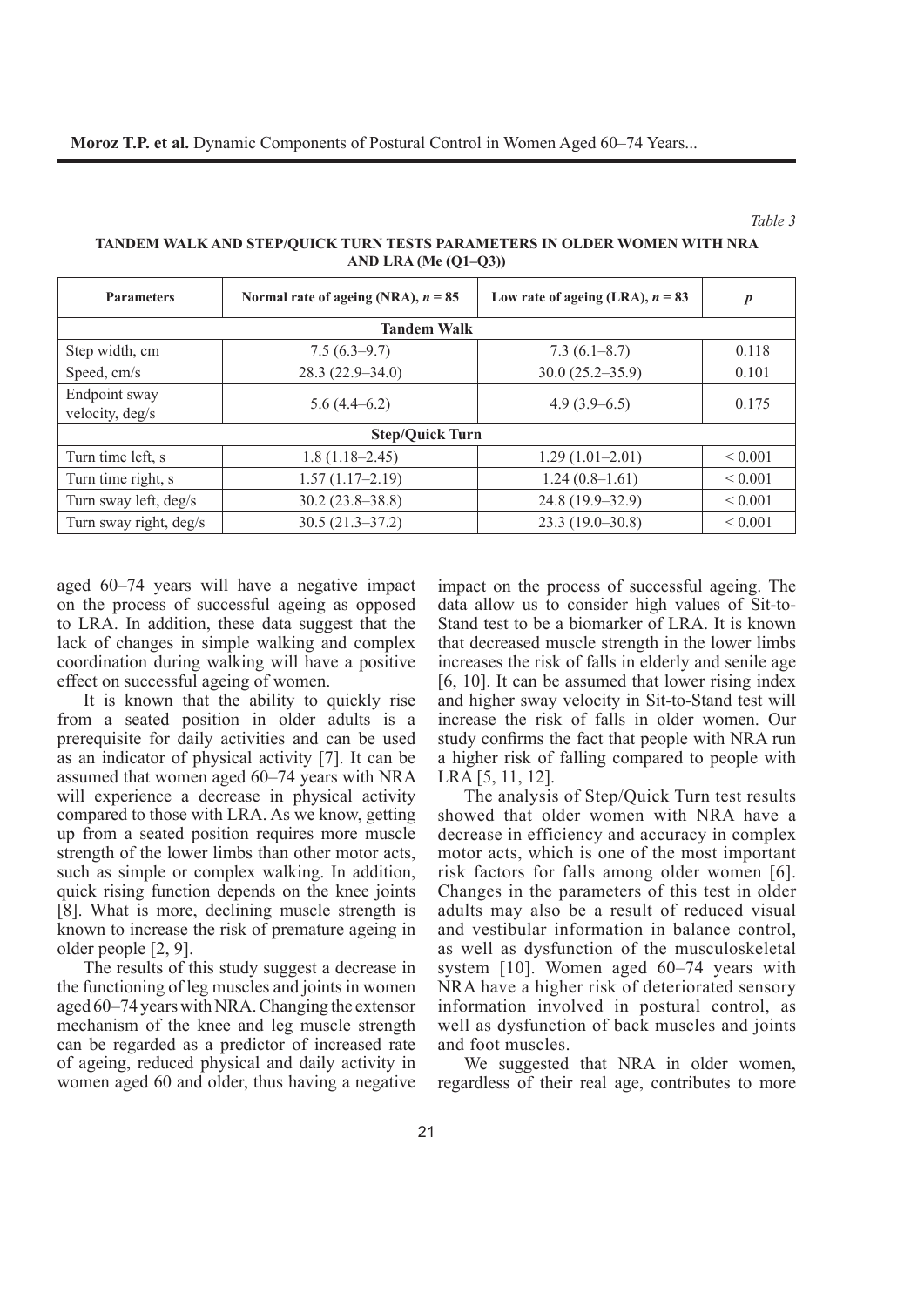pronounced changes in the parameters of quick rising from a seated position, walking and complex motor acts. The findings indicate that NRA in older women should be considered as a premorbid condition that increases the risk of changes in the dynamic components of postural control. Evaluation of the rate of ageing in people will predict not only the level of deterioration of their health, but also the scope of medical and psychosocial care they may require.

### **Conclusions:**

• Decreased rising index and increased sway velocity were identified in Sit-to-Stand test in older women with normal rate of ageing as compared to those with low rate of ageing. It indicates a reduction in their adaptive abilities and changes in the state of neurophysiological mechanisms of holding posture at quick rising from a seated position.

• According to the Walk Across test results, elderly women with normal rate of ageing showed an increase in step width and a decrease in speed during normal walk compared to women with low rate of ageing.

• The Step/Quick Turn test results indicate that older women with normal rate of ageing show longer turn time to the left and to the right, as well as increased sway velocity during turning to the left and to the right compared to women with low rate of ageing. These findings demonstrate a reduction in the women's adaptive abilities and functions of the neurophysiological mechanisms of complex motor acts.

#### **References**

1. Belozerova L.M. *Rabotosposobnost' i vozrast: tom izbrannykh trudov* [Capacity for Work and Age: A Volume of Selected Works]. Perm, 2001. 328 p.

2. Gudkov A.B., Demin A.V., Gribanov A.V. *Postural'nyy balans u pozhilogo cheloveka na Severe* [Postural Balance in Older People in the North]. Arkhangelsk, 2014. 190 p.

3. Moroz T.P., Demin A.V., Volova A.A. Osobennosti kachestva zhizni u zhenshchin starcheskogo vozrasta s sindromom padeniy [Peculiarities of Life Quality of Old Women Having Falls]. *Vestnik Severnogo (Arkticheskogo) federal'nogo universiteta. Ser. "Mediko-biologicheskie nauki"*, 2014, no. 3, pp. 57–62.

4. Apanasenko G.L., Popova L.A. *Meditsinskaya valeologiya* [Medicial Valeology]. Rostov-on-Don, 2000, pp. 55–58.

5. Demin A.V., Moroz T.P., Gribanov A.V., Torshin V.I. Kharakteristika postural'no-motornogo kontrolya u zhenshchin s sindromom padeniya [Postural-Motor Control in Older Female Fallers]. *Ekologiya cheloveka*, 2016, no. 5, pp. 30–35.

6. Clinical Disorders of Balance, Posture and Gait. Ed. by A.M. Bronstein, T. Brandt, M.H. Woollacott, J.G. Nutt. 2nd ed. London, 2003, pp. 385–438.

7. Grant P.M., Dall P.M., Kerr A. Daily and Hourly Frequency of the Sit to Stand Movement in Older Adults: A Comparison of Day Hospital, Rehabilitation Ward and Community Living Groups. *Aging Clin. Exp. Res*., 2011, vol. 23, no. 5–6, pp. 437–444.

8. Demirbüken İ, Algun C., Tekin, N., İlçin N. Investigation of Motor Strategies of Sit to Stand Activity in Elderly Population. *Fizyoter. Rehabil*., 2011, vol. 22, no. 2, pp. 86–92.

9. Heesch K.C., Burton N.W., Brown W.J. Concurrent and Prospective Associations Between Physical Activities, Walking and Mental Health in Older Women. *J. Epidemiol. Community Health*, 2011, vol. 65, no. 9, pp. 807–813.

10. Falls, Gait and Balance Disorders in the Elderly: From Successful Aging to Frailty (Facts and Research in Gerontology). Ed. by C. LaFont, A. Baroni, M. Allard et al. New York, 1996, pp. 83–96.

11. Moroz T.P., Deryabina I.N., Demin A.V. Osobennosti khod'by zhenshchin pozhilogo vozrasta s sindromom padeniy [Features of Walk in Older Women Having Falls]. *Materialy Sed'moy Vserossiyskoy nauchno-prakticheskoy konferentsii "Fundamental'nye aspekty kompensatorno-prisposobitel'nykh protsessov"* [Proc. 7th Russian Sci. Conf. "Fundamental Aspects of Compensatory-Adaptive Processes"]. Novosibirsk, 21–22 April 2015. Novosibirsk, 2015, pp. 174–176.

12. *Brain Aging: Models, Methods, and Mechanisms (Frontiers in Neuroscience)*. Ed. by D.R. Riddle. Boca Raton (FL), 2007, pp. 3–38.